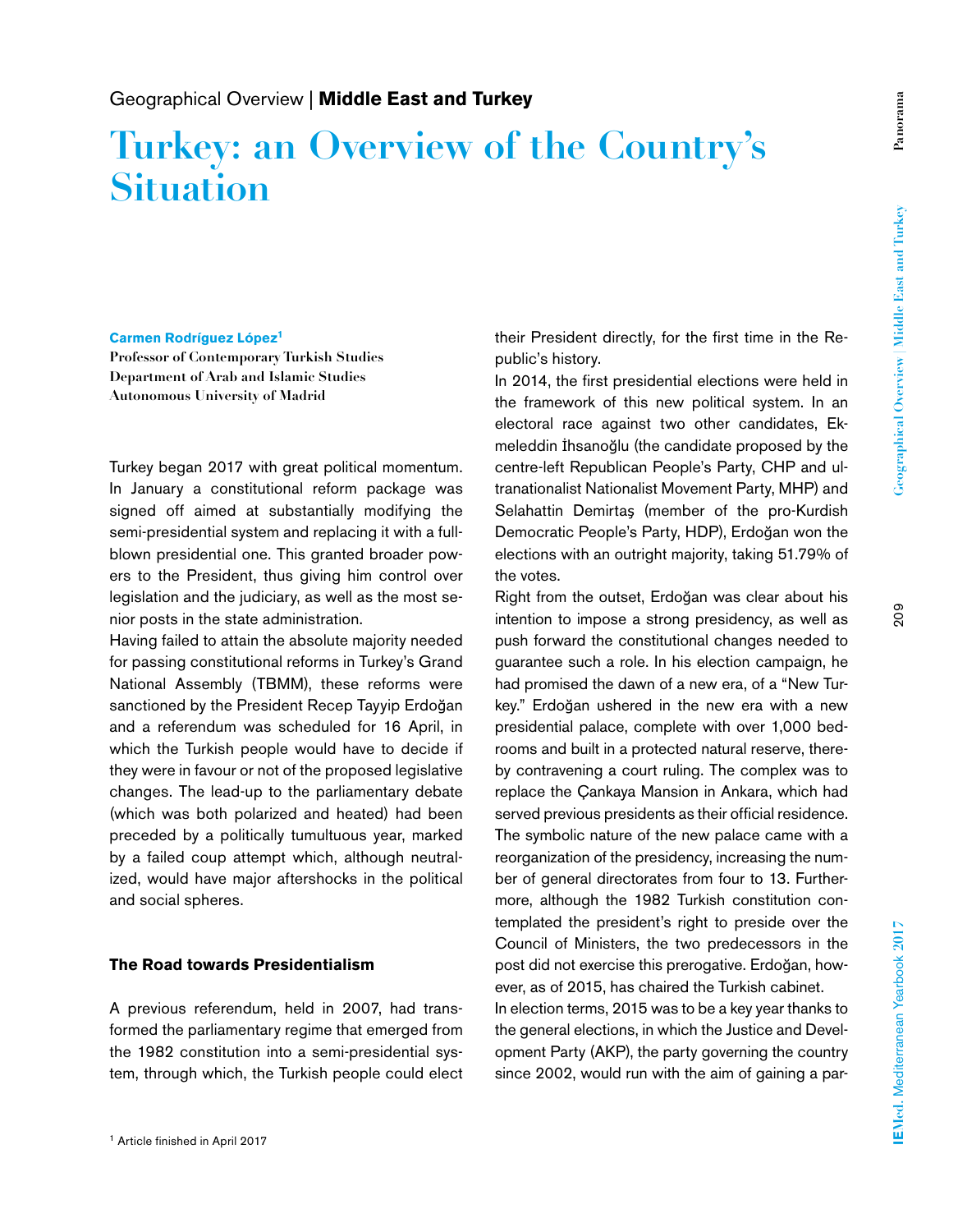liamentary majority, thereby enabling it to reform the constitution and switch to a presidential system.

Erdoğan was clear about his intention to impose a strong presidency, as well as push forward the constitutional changes needed to guarantee such a role

The elections held in June 2015, however, did not give the AKP an absolute majority, for the first time since 2002, and so it was forced to enter into talks for a coalition government. When these broke down, Erdoğan refused to offer the main opposition party, the CHP, the option of joining negotiations to form a government and immediately called new elections, which took place in November 2015. These were held in a climate of violence, marked by a resurgence of the conflict between the Kurdistan Workers' Party (PKK) and Turkish security forces in the country's east, following the breakdown in negotiations between the government and Kurdish guerillas, which led to the tragic death of hundreds of civilians, according to reports written by international human rights organizations. Terrorist attacks attributed to Daesh would also have their tragic effect on the campaign, and security fears forced the pro-Kurdish HDP party to cancel political rallies. The PACE (European Council) electoral report concluded that the terms under which the campaign had been led were unequal and unfair for the different political parties.

### **Turmoil in the Main Political Parties**

In the elections held in November 2015, the AKP gained a new absolute majority in the House and Ahmet Davutoğlu, Erdoğan's successor at the head of the party, was appointed Prime Minister. The substantial differences between the new Turkish Premier and the President led to the replacement of Ahmet Davutoğlu, as leader of the AKP and Prime Minister, by Binali Yıldırım in 2016. Davutoğlu was neither an advocate of the change towards a presi-

dential system, nor of lifting the parliamentary immunity of HDP deputies, despite Erdoğan's insistence on these matters. The divergence of positions on these and other issues, which also affected the control and organization of the party, led to Davutoğlu's departure, replaced by a Prime Minister, Binali Yıldırım, who was more aligned with the presidency. In May 2016, the Turkish Parliament approved the lifting of MP's legislative immunity opening the door to the prosecution of HDP deputies for alleged terrorism crimes. This significant vote was supported by the ruling party, the AKP, the ultranationalist MHP and a number of deputies from the main opposition party, CHP. The reform's critics sustained that it was yet another way of weakening the political opposition and thereby favouring the path towards presidentialism. The Council of Europe's Venice Commission criticized the decision to lift parliamentary immunity and called for it to be reinstated.

The substantial differences between the new Turkish Premier and the President led to the replacement of Ahmet Davutoğlu, as leader of the AKP and Prime Minister

For its part, the MHP underwent internal strife with Devlet Bahçeli's leadership contested by the charismatic Meral Akşener, a woman who would eventually be expelled from the party in September. Akşener not only posed a challenge to Bahçeli, but was seen as a potential rival to the AKP, as she was widely thought to be the only candidate capable of revitalizing her party, following the previous year's disastrous November elections, by galvanizing votes from major ultranationalist sectors. The media highlighted suspicions that Bahçeli had joined forces with Erdoğan and the AKP to try to prevent Akşener from seizing the MHP leadership, through an extraordinary congress. This has been suggested as one of the possible reasons behind the subsequent support Bahçeli was to eventually give the establishment of Turkey's presidential system.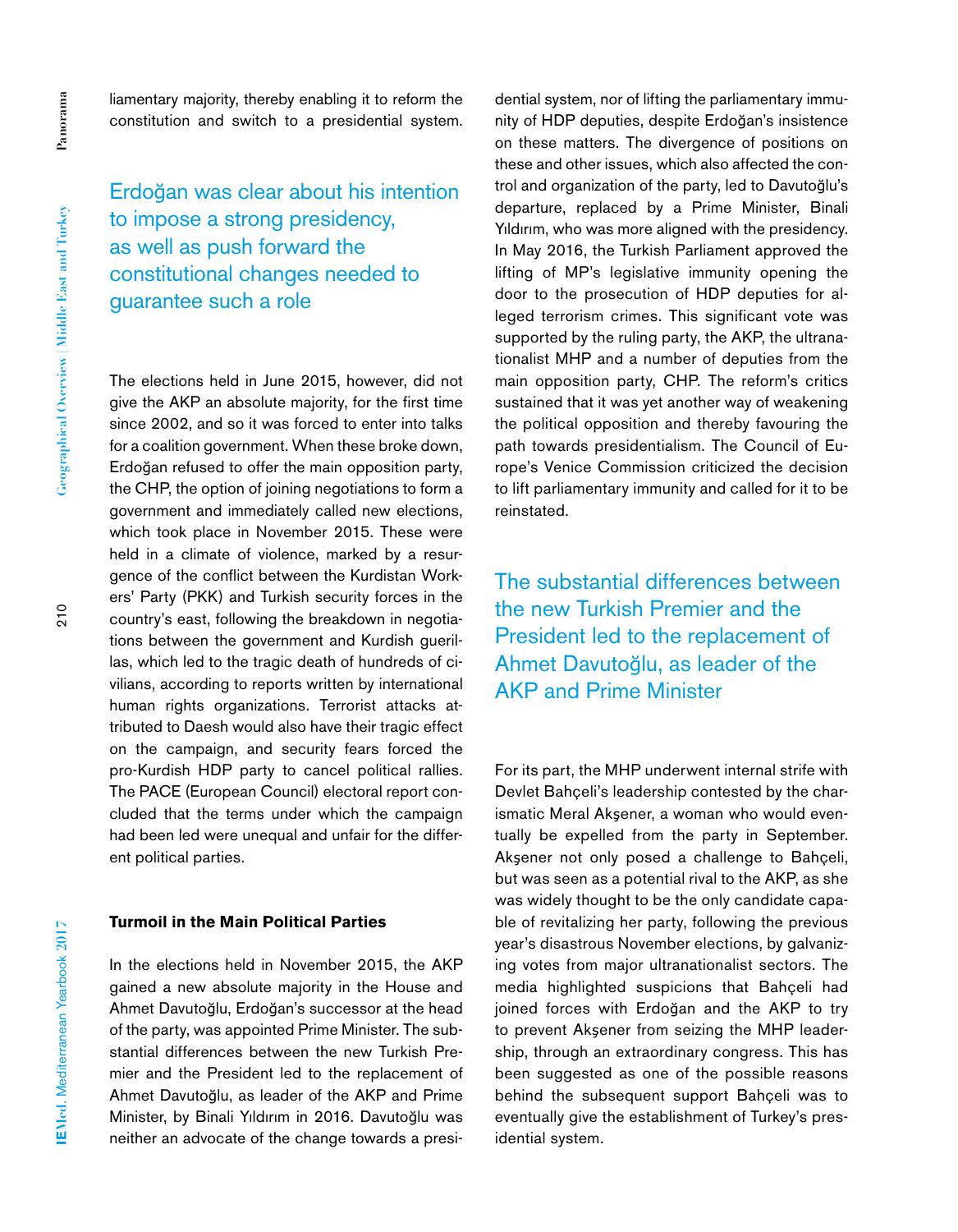#### **A Context of Violence**

Throughout 2016, the spiral of violence between the state security forces and the PKK continued in major urban centres in the southeast of the country. Entire neighbourhoods were destroyed and hundreds of civilian deaths were reported. The inhabitants of the conflict-affected areas suffered cuts in water, electricity and supplies during the curfews imposed in the region. It is calculated that this conflict has forced the displacement of between 350,000 and 500,000 people. The United Nations Human Rights office issued a report published in March 2017 in which it urged the government to allow an impartial investigation to clarify concerning reports arriving from the area related with human rights violations and civilian deaths. From January to December, there were also several major terrorist attacks in cities like Istanbul, Ankara, Diyarbakır, and Gaziantep, attributed to Daesh, the Kurdistan Freedom Hawks, TAK (a splinter group of the PKK) and the PKK itself.

In the months that followed, a purge was carried out without precedent in the most recent decades of the country's history. The purges did not only affect people that were directly related with the attempted coup, but were also applied to sectors critical of the government

In July 2016, an attempted coup was thwarted with the help of the Turkish people, who stood up to tanks deployed by the military. The President urged the population to take to the streets in a message transmitted through Face Time on the CNNTürk television channel. The resulting clashes left more than 250 people dead. The declaration of the coup in the name of the "Peace Council," as it was denominated by the coup leaders, was not delivered by one of the army officials involved in the uprising, but instead was read out by a television presenter from the national broadcaster TRT. The government and Turkish President accused the movement of the religious preacher Fethullah Gülen based in Pennsylvania, in the United States, of having orchestrated the coup.

For its part, a report leaked from the EU Intelligence and Situation Centre (EU INTCEN) suggested that the coup could have been driven by senior army officials to avoid a predicted military purge by the government. This purge would have affected Gulenists, secularists and those opposed to Erdoğan's politics with respect to the Kurdish conflict. This report declared not to have found any grounds for accusing Fethullah Gülen of being behind the coup. The president of Germany's Federal Intelligence Service (BND) Bruno Kahl expressed a similar sentiment.

Even columnists from progovernment newspapers drew attention to imprisonments based on false accusations

After the coup attempt, a state of emergency was declared. In the months that followed, a purge was carried out without precedent in the most recent decades of the country's history. Around 100,000 civil servants were fired from their positions or suspended from duty, around 47,000 people were placed under preventive detention, more than 150 of journalists jailed. The purges did not only affect people that were directly related with the attempted coup, but were also applied to sectors critical of the government, including figures from the academic world who had signed a letter in January 2016 urging the Turkish government to resume peace negotiations with the PKK. The purges have been carried out with no kind of legal security for those affected and have led to the confiscation of private property. A government minister declared in September that Gulenist assets to the value of 4 billion dollars had been transferred to the state coffers. Even columnists from pro-government newspapers drew attention to imprisonments based on false accusations and the harsh situation families were having to deal with after being stripped of their economic resources.